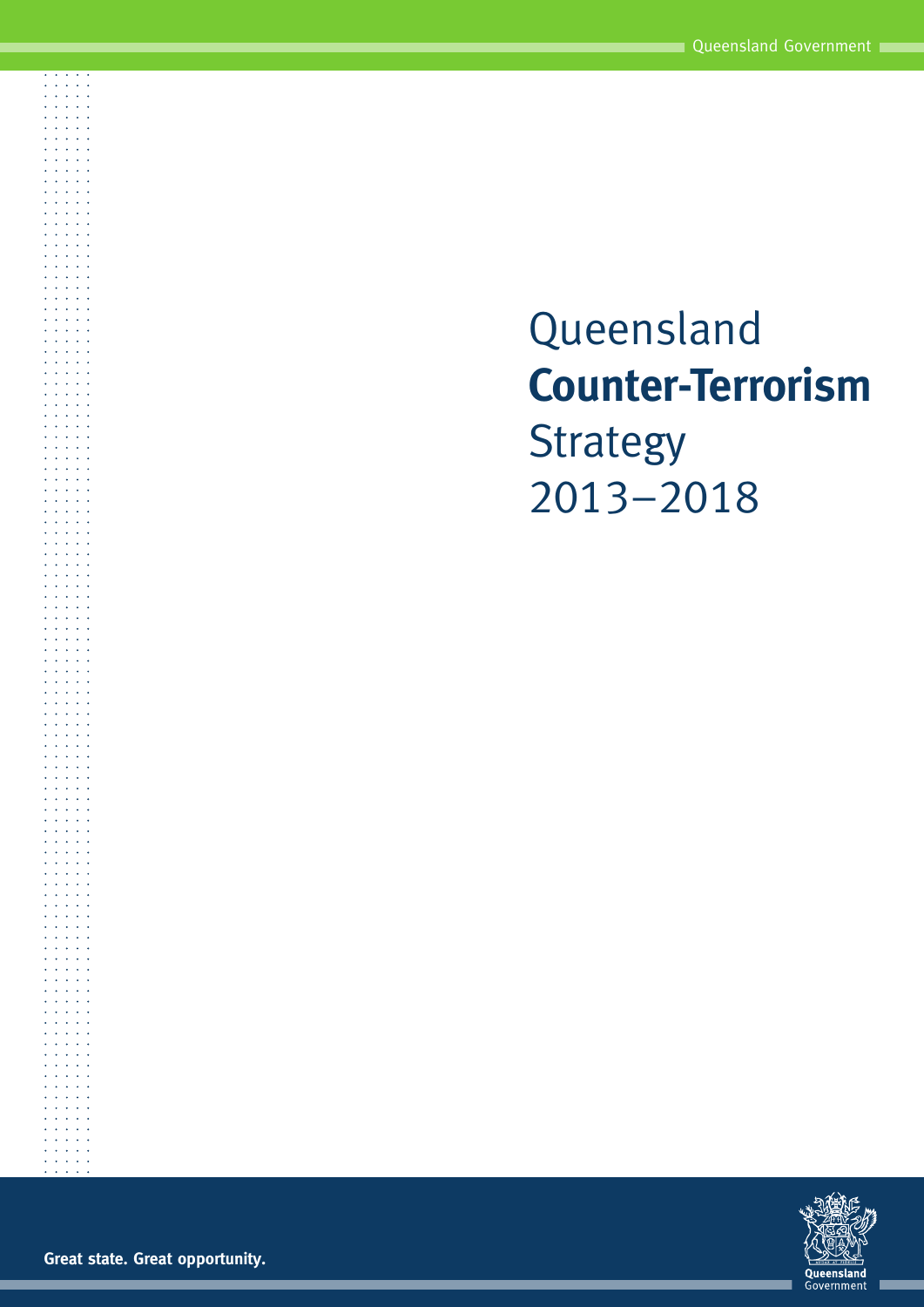## Our Vision

Safeguarding the Queensland community through effective and collaborative arrangements to counter terrorism and its consequences.

## The Terrorist Threat

Queenslanders enjoy the freedoms associated with living in a peaceful and democratic society. Unfortunately, the threat of terrorism is a real and enduring one which has the potential to undermine the safety and stability of our community. Since the terrorist attacks on the United States of America in 2001, successful collaborative efforts have seen the disruption of a number of potential terrorist events in Australia, which if carried out, would have resulted in loss of life and serious damage to property.

Queensland cannot afford to be complacent as the terrorist threat in this country continues to evolve and adapt as Queensland increasingly takes its place on the world stage. This Strategy will guide the efforts of Queensland agencies to work collaboratively with other Australian governments, the business sector and the wider community to implement and give effect to comprehensive plans and arrangements that exist to counter this threat.

## Our Approach

The Queensland Government's approach is underpinned by the following principles:

- Building and sustaining resilience to terrorism is a responsibility shared between government, communities, businesses and individuals
- Actions to countering terrorism and its consequences will be intelligence-led and risk-based to ensure that our efforts are balanced, focussed and proportionate to the threat
- Security arrangements, policies, legislation and capabilities are adaptive and responsive, so that they remain contemporary, robust and effective
- Queensland's counter-terrorism efforts form part of a collaborative and coordinated national approach that takes account of the international environment.

## Our Objectives

To achieve our vision the Queensland Government will:

#### Inform and Engage

Provide advice, education and guidance to Government agencies, business and communities to help them understand the risks of terrorism and the steps we all must take to reduce those risks. Initiatives include:

- Working with all levels of government, business and the community to promote a security culture and a shared understanding of risk
- Developing and maintaining effective relationships to promote community resilience, social cohesion and reduce vulnerability to the influences of violent extremism